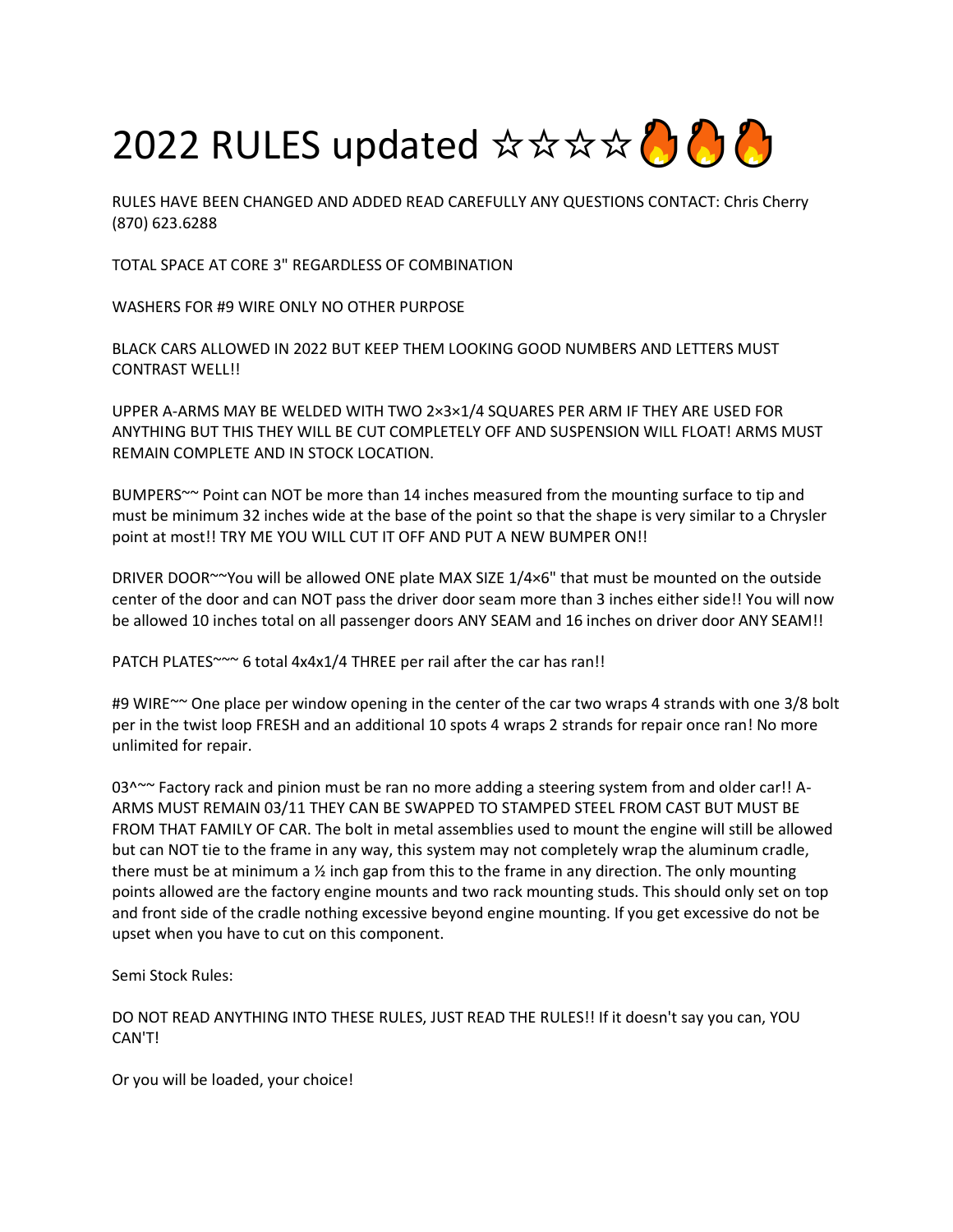DO NOT paint anywhere on suspension, frame, inside the body, or wheel wells.... we will not even inspect your car.

- Body component must be direct bolt up only. Must be factory hardware or equivalent in size

- Remove all glass mirrors and plastic. Remove all decking in wagons

-Vehicles must be swept clean of all debris

- No sedagons, ZERO crease enhancement, ZERO sheet metal or frame shaping, forming or folding. This means with wire or otherwise all body panels must remain in stock location.

- Deck and Hood must be 100% in stock location.

- Anything can be removed, NOTHING can be added

- Fasten trunks sheet metal to sheet metal only 6 places with #9 wire or chain plus the two 5/8 rods if trunk bolts are changed. Hoods get one hood clip 3 inch long 2×2×3/16 with one 1/2 inch bolt and nut per side 2-5/8 bolts total thru hood in firewall area and 2 core support rods any combination sheet metal to sheet metal only. ~~TRUNKS YOU MAY USE TWELVE 1×2×1/8 STRAPS PLUS 2 PLACES FOR #9 WIRE AND THE TWO 5/8 THREADED ROD IF YOU CHANGE TRUNK BODY MOUNTS, THESE 12 STRAPS MAY ONLY CONNECT FROM THE LID TO QUARTER TOP 4 PER CAR SIDE PLUS 4 ALONG THE SPEAKER DECK NOTHING BEYOND THE TUCK, INSIDE THE TRUNK, OR IN TAIL LIGHT AREA!!!! FASTEN TRUNKS BEFORE THE SHOW BUT A 10 INCH HOLE MUST BE CUT FOR INSPECTION!!! YOU MAY CHOSE THE WIRE OR WELD METHOD BUT NOT BOTH!! You may weld doors with 1/8" material 10 inches total on each passenger door. Drivers door may be welded 16 inches total. Driver door may have a 6x1/4 plate on the outside center of door not to pass the seam either side by more than three inches. Do not weld hood except 4-1/2" tack welds per washer 1"washers' max and the two hood clips allowed no pre welding washers for #9 wire use period. IF YOUR WASHERS ARE USED FOR ANYTHING BUT WIRE WASHERS THEY WILL BE CUT OFF!!

## -BODYMOUNTS

you may add a 3" long tube 2 inch outside diameter for core support spacer any larger will be cut out completely this means 3 inches of space TOTAL not 3" of tube plus body pucks or other nuts washers etc.... if we feel the car has been tilted, cold bent, or otherwise you will be loaded!!!

- If you choose to change your core support mounts with 2 of your threaded rod you get 3 plates1/4 thick 5x5 max OD 7 3/4 nuts 7 3"OD max 1/8 thick washers per threaded rod CORE SUPPORT ONLY

Body mounts and spacers to remain stock and in place.DO NOT EVEN TOUCH THEM, Exception You may change a total of 6 body bolts out, with 5/8" threaded rod with 3 nuts, 3 5/8 store bought washers and 3 5x5 1/4" thick plates per rod. These bolts cannot pass thru any cage material or anything other than the top side of the frame and top of the floor surface no exceptions. They must also be through an existing body mount no choosing holes and removing a body bolt!!! If you chose 3/4 rod may be used for the core support rods but they must be used for two of your hood bolts and the remaining 4 bolts must be 5/8. Must be straight vertical rod only, no bends or angle pieces. Must have 1 inch rubber or metal spacer no larger than stock body pucks and all bottom nuts must be inside frame. If they are broken or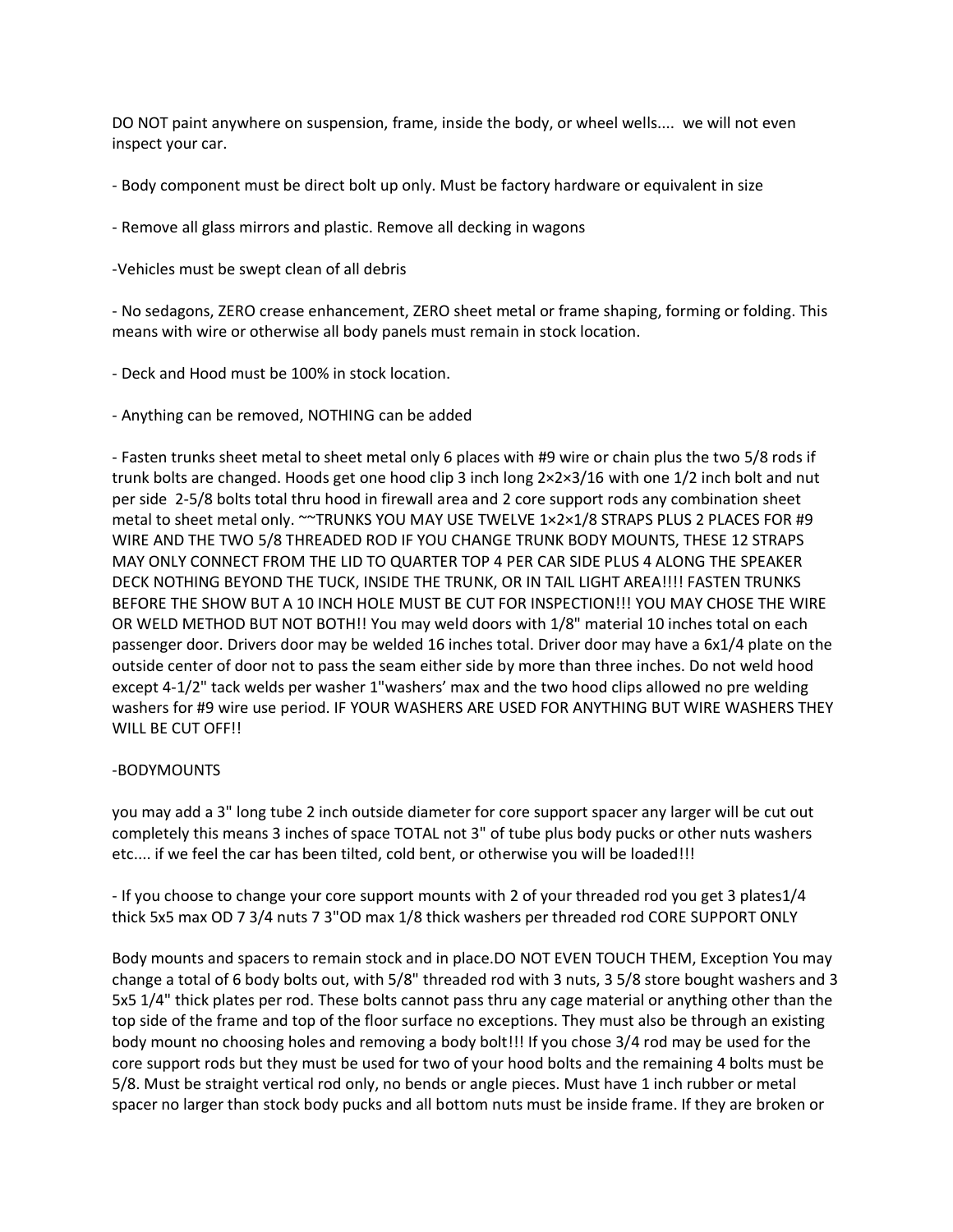rusted out, a single piece #9 wire may be substituted. ZERO welding allowed to mount this rod. Rusted out body bolts may be removed and replaced with a single strand of #9 wire.

- #9 wire or chain required in front windshield.

- FRAMES

- NO FRAME MANIPULATION IN ANY WAY THIS WILL BE LEFT TO THE JUDGES DISCRETION SO BE CAREFUL BEFORE YOU PRESSURE OR BEND.

- You may dimple your rear frame rails in place of trunk notch only no hump creasing

- NO welding on frames allowed.

- SUSPENSION
- Any automotive ball joint no aftermarket ball joints

- Tie rods must be automotive no heim or aftermarket rods period.

- You may change coil springs to a stiffer oem passenger car spring. Front springs in the front Rear in the rear no swapping locations.

- All suspension must remain stock. ZERO aftermarket parts. You may change upper A-arms to stamped steel from the cast arms on ford's but ford upper arms and factory hardware must be used from the car being ran. This means cut the bar out of the arm and run individual bolts if the car you are running came that way.

-Rear control arms may be changed but must be stock NO SHORTING, Doubling, or welding %100 stock

- You may use (store bought spring spacers, no homemade spacers on top of the springs)

- You may use 3/8 chain and one 1/2" bolt one wrap to hold coil spring to rear end and leaf sprung cars may use 4 single strands #9 wire as leaf clamps.

- DRIVETRAIN

- (2) 3/8 threaded rod two 3"wide straps bolted to core support with (2) 3/8 bolts per strap to hold radiator in.

- ANY drivetrain & transmission (manuals allowed no aftermarket bellhousings OEM only) allowed with the following criteria.

- No pinion brakes

- Only the lower stock engine mounts may be welded to k member only. You may use two 1/2" thick 6x6 spacers to raise engine. If you need more than 1/2 to raise engine to clear steering components, may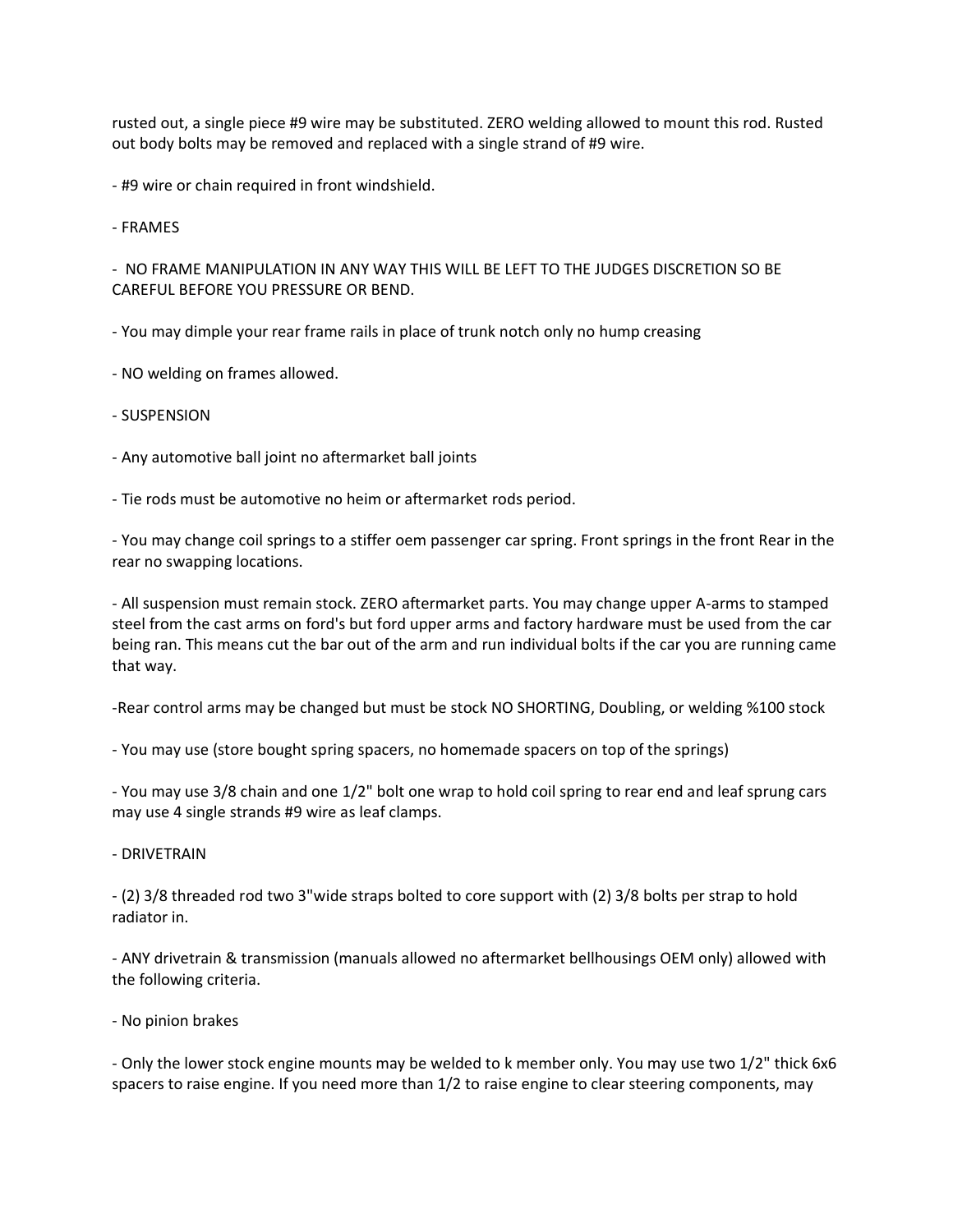not exceed rubber mount area. You may extend off back of cradle but nothing excessive, 1/2" flat plate only (example SBC in Caddy, Mopar)

- No tranny protectors, stock mounting only, stock cross members only.

- May use 2''x 3''x 6''1/4 angle. If relocating (2- ½ bolts per side to mount to frame or weld to the side of frame

- You may weld rear end gears and mount tabs only.

- Rear end swaps allowed, no bracing, no welding, no re-enforcement. Mounting tabs may be added to the rear end only no frame mods to retro fit. Max axle size 31 spline AFTERMARKET AXLES OK 31 SPLINE 5 LUG ONLY, mount tabs will be allowed to retro fit rearends. All welding will be strictly limited to mounting tabs only no bracing, reinforcing, or excessive welding of any kind. Do not push this rule we are being fair and you will be loaded no questions asked.

- NEW FOR 22 BOLT ON PINION BRAKES ALLOWED BOLT ON ONLY AND IF USE THIS BRAKE IT HAS TO BE THE ONLY WAY TO STOP THE CAR ON THE REAR NO DRUMS OR BACKING PLATES ALLOWED!

- All money winners will have to load on trailer, and pull axles before payout.

- You may run 1 spot of #9 wire vertical from rear end to frame per side, nothing thru body. 4 loops, 8 strands together in center twist only.

- Floor shifters allowed, headers allowed, gas pedals and brakes. ALSO SOLID ROD STEERING COLUMNS ARE ALLOWED Clarification: none may strengthen car. 6x 5/8" max bolts and 3" washer max.Clutch pedal may be mounted to dash bar only.

- No engine cradles, skid plates, protectors of any kind, and no aftermarket parts of this nature at all.

-If you run an LS you may use conversion brackets 3/16 max thickness no gussets. to except an old style rubber frame mount. Plz call.

- You may run the Chevy to ford engine mounts 3/16 max thickness no gussets. 3 PLATE DESIGN PLZ CALL

- SFI ALUMINUM ULTABELL ALLOWED RACING PRODUCTION TYPE ONLY NO DERBY PURPOSE BELLS ALLOWED THIS IS BEING ALLOWED TO ACCOMIDATE THE BIG NUMBERS OF BROKE TRANS CASES DO NOT USE IN ANY WAY BESIDE THAT.

- You may have 2-5/16 chains 1- per side attached from block or headers to engine frame mount not to frame or k member nothing excessive only for safety

- You may swap engines, i.e... Chevy in a Ford.

- Slip shafts allowed at all shows.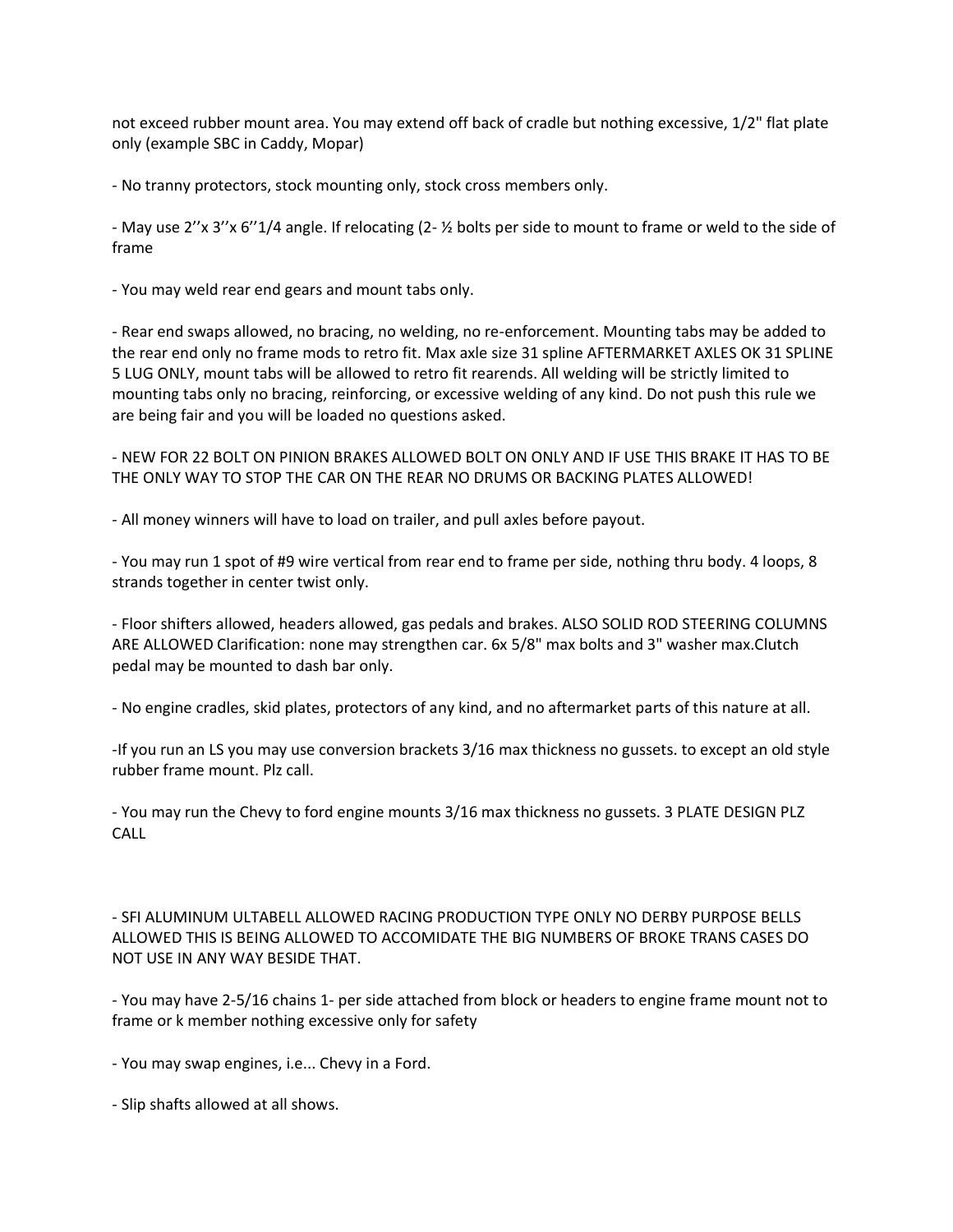## -DRIVERS COMPARTMENT:

- 4 point square cage only, (1) down tube in the center of each front door (DO NOT POUND FLOOR DOWN TO THE FRAME WHEN MOUNTING THE BODY MUST HAVE A CLEAR GAP BETWEEN IT AND FRAME DIRECTLY UNDER ANY CAGE BAR) welded to sheet metal only nothing to the frame. max 60 inch cage over all measurement. 6 inch max, Must be mounted horizontally and 6 inches off floor. Gussets only in interior of 4 point cage.

- Halo bar allowed (2)1/2 bolts with 1/2 washers to attach to roof, only to the back seat bar or sidebars, not to floor. Gas tank mount may be welded to back bar but must be 6 inches from rear sheet metal no wider than 24". We will not allow rear seat areas or wagons to be filled in the back seat area with a gas tank protector!! This is a mount only!!

- Drivers door must be padded and a 6×1/4 plate added to the outside center of the door not to pass the seams either side by more than three inches.

- Gas tank and max two batteries must be moved and secured. Tank behind the seat, Batteries centered in the passenger front floor using the box or boxes to strengthen the floor will get you loaded.

- Nothing may be mounted in a way that strengthens the car.

- Trans coolers allowed. Must be mounted inside 4 point cage area. Or on cage must be tight to cage if mounted on back bar.

Bumpers:

- You may weld rear bumper strait to frame or follow the rules for the front bumper if using a shock.

- You may weld on any bumper, (must appear automotive and no points beyond factory spec see new rule)you may weld bumper bracket(in factory location) to frame 4 inches from the back of bumper, in addition you may put 4 one inch welds on back side of bumper bracket or to weld shock inside frame(example Crown Vic's).

-

You may shorten up to an inch in front of the core support to be hard-nosed if you hard nose no shock allowed inside the frame.

---If your car did not come with a(this section is for old iron shows havoc is 80 up) shock(example 71 Chevy) you may use a 74-76 BOP bracket mounted in stock location with stock bolts, only welding described above.

- Or you may chain, 2 piece of chain per side BOLTED from the mount to mount to hold on the bumper. YOU MAY HARDNOSE OLD IRON ALSO BUT NO BRACKET OR SHOCK USED AT ALL ONLY WELD A SINGLE